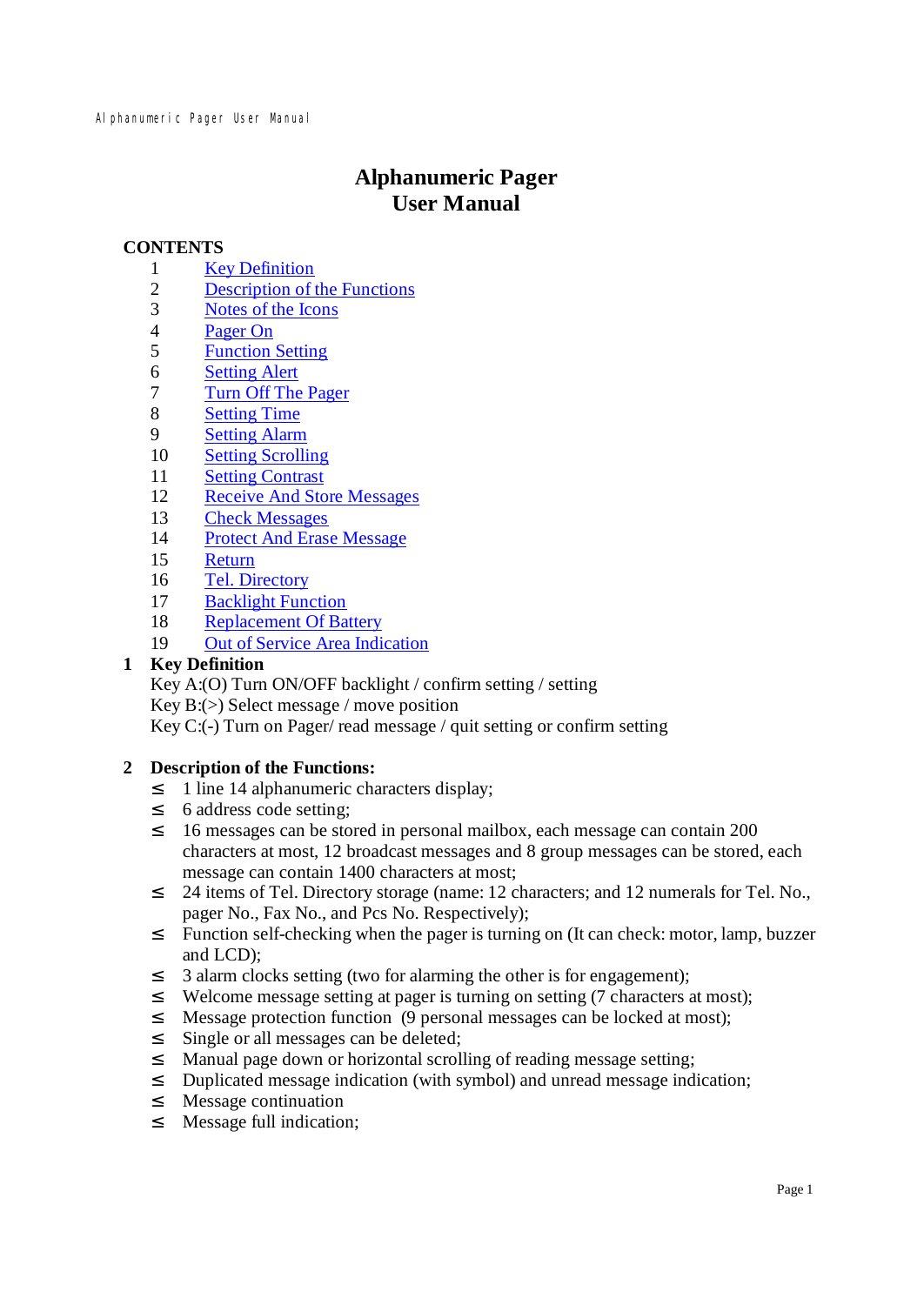- <sup>2</sup> Backlight function;
- ² Out of service area indication
- ² Low battery voltage indication;
- ² Alert mode: audio/melody/vibration/silent;
- <sup>2</sup> Display contrast adjustment  $(1 8$  degrees);
- <sup>2</sup> When receiving an error message, it will be reverse video on screen;

#### **3 Description of Symbols: Indication symbols:**

Audio alert

- Vibration alert
- Standby state
- **A** Alarm clock enable
- $H$  Melody alert
- $\supset$  Horizontal scrolling
- Unread message
- Duplicate message
- **Locking message**
- $\overline{\mathbf{r}}$  Out of service area indication
- **Low battery**
- $\blacktriangleright$  Message continuation

# **State symbols**

- ▲ Personal message
- **B** Broadcast message
- **\*** Memory full
- **P** Personal message area
- **M** Broadcast message area
- **T** Tel. Directory area

# **4 Pager ON**

When the battery is installed and turning on, Pager first self-check its functions and Displays welcome message at screen with audio alert, and then to standby state, the screen display as below:

Welcome message:

# WELCOME

Standby state:

| SAT | 01/01 | P<br>12:01A |
|-----|-------|-------------|
| 喇叭  |       |             |

Then

Press key A: Start function mode

Press key B: Select message or move cursor to the position that expresses information type (P: Personal message, M: Broadcast message, T: Tel directory);

Press key C: read message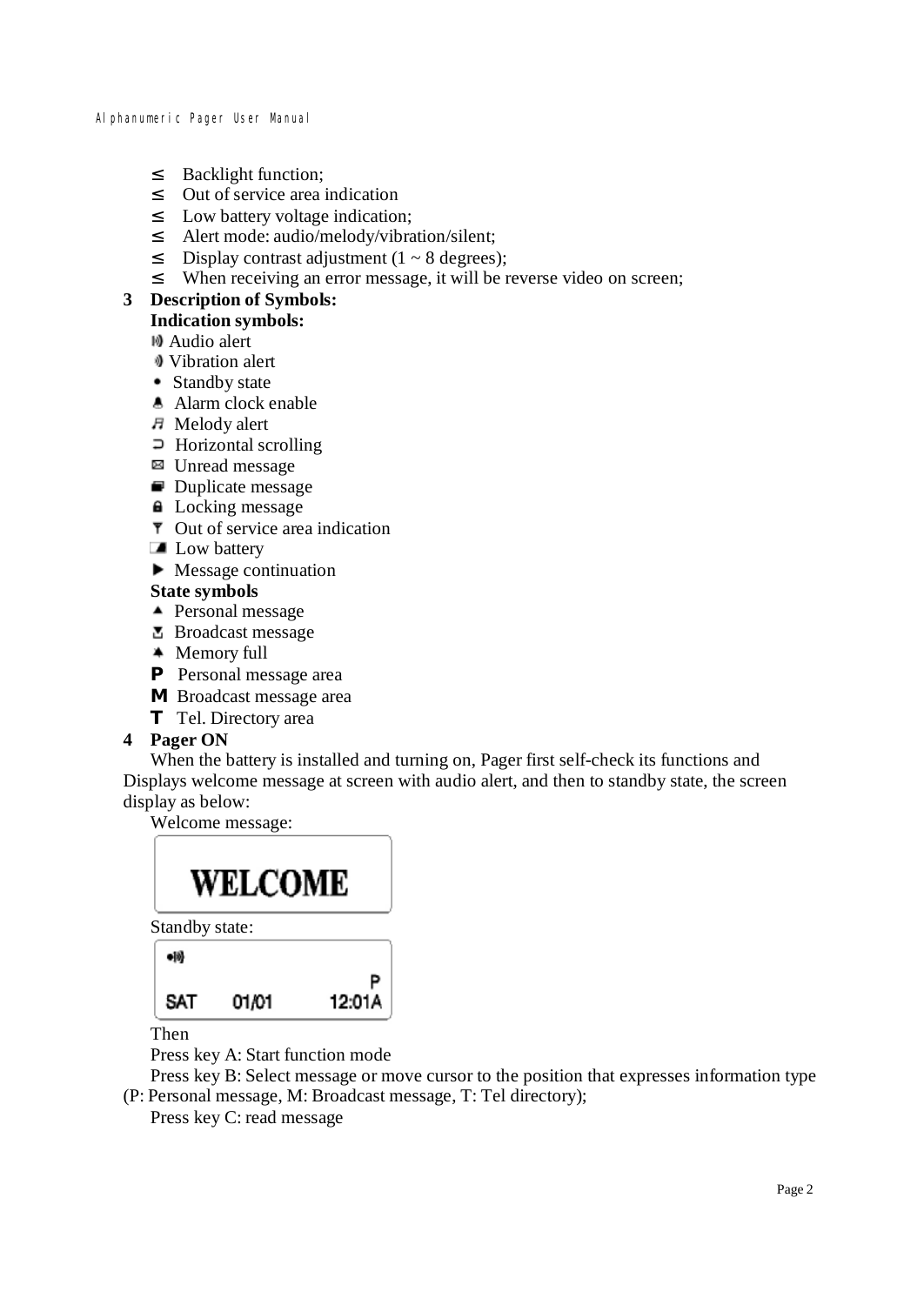When reading message, if no Key is pressed within 12 seconds, the pager will return to sleep state. At this sleep state, only a small symbol will show at upper left corner of screen.

# **5 Function Setting**

Key A: Enter to function setting / Increase the digit

Key B: Move cursor

Key C: Quit setting and confirm

Functions setting in sequence as below(press key A to enter, press key B to switch):

- A: Setting alert audio
- B: Turn off the pager
- C: Setting time
- D: Setting alarm
- E: Setting moving speed
- F: Setting contrast
- G: Locking message
- H: Deleting message
- I: Deleting all message
- J: Return to standby state

If no Key is pressed within 12 seconds, the pager will return to standby state, or press Key Cto return to standby state.

# **6 Setting Alert**

At standby state, press Key A to enter function setting and press Key A again to enter alert setting:



Then

Press key A: Confirm setting and return to standby state.

Press key B: Move cursor to select alert mode.

Press key C: Cancel setting and return to standby state.

Alert mode includes: Sleep mode, vibration mode, 3-audio alert and 7-music alert Mode.

If no Key is pressed within 12 seconds, the pager will return to sleep state and cancel setting.

# **7 Turn off the pager**

At standby state, press Key A to enter function setting and press Key B till the screen shows "OFF", press key A, the screen shows as below:

| 响 |     |  |
|---|-----|--|
|   | OFF |  |

Then press key A to confirm turn off the pager or press key B to return standby state. At pager off state, nothing shows on screen, Press key C, the pager will turn on. If no Key is pressed within 12 seconds, the pager will return to sleep state and cancel setting.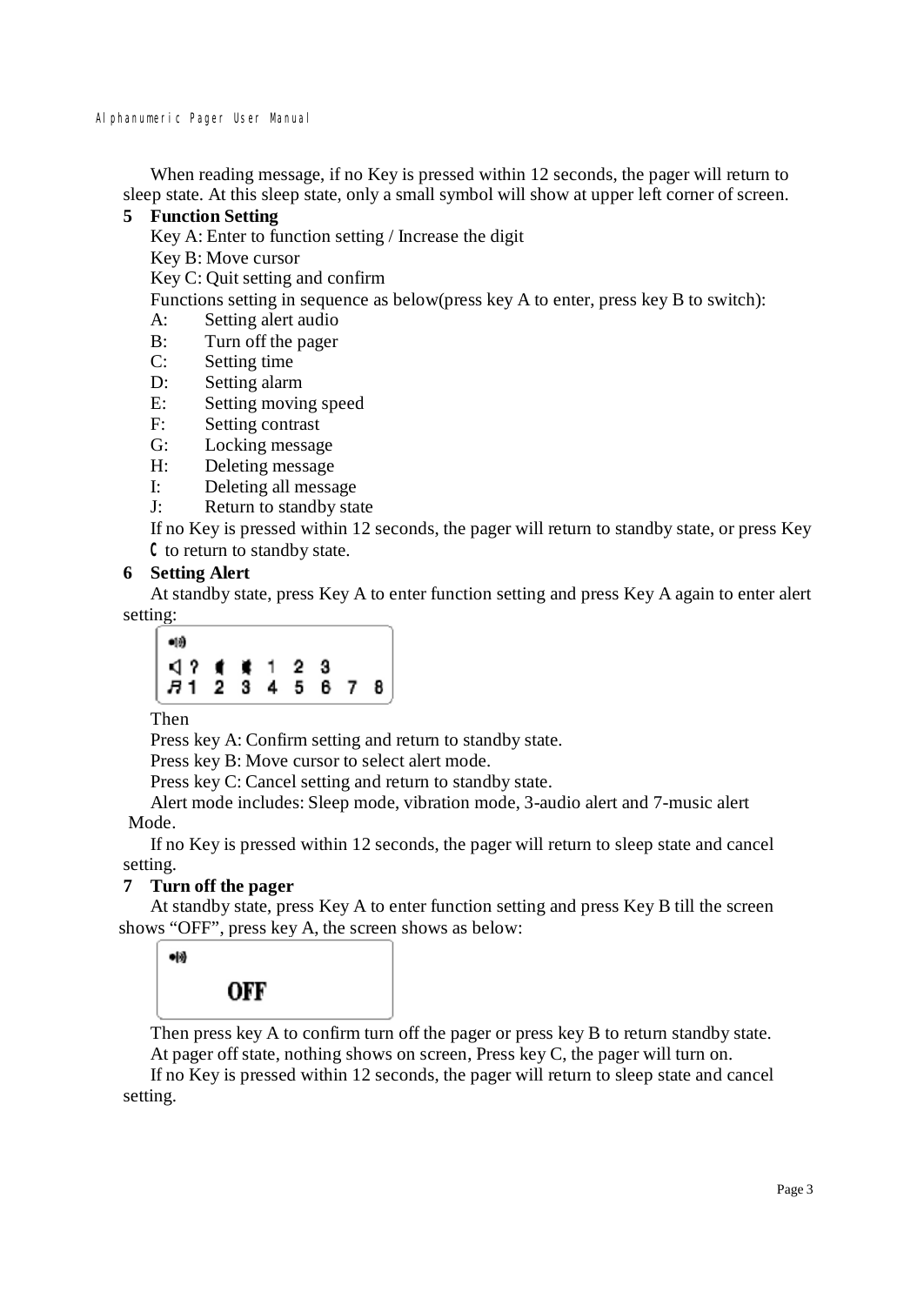# **8 Setting Time:**

At standby state, press Key A to enter function setting and press Key B till the screen shows "SET TIME" , press key A to enter time setting:



Then

Press key A: Adjust the value at flashing position in a increase cycle.

Press key B: Move cursor to position needs to be adjust.

Press key C: Confirm setting and return to standby state.

Time setting pattern: hour /minute /A/P/24Hr/week/date/month/year

You can set the time as 12 Hr or 24Hr, week day can be adjusted by date setting, so not need adjust week day.

If no Key is pressed within 12 seconds, the pager will return to sleep state and confirm setting.

# **9 Setting Alarm**

At standby state, press Key A to enter function setting and press Key B till the screen shows "SET ALARM", press key A to enter alarm setting:



Then

Press key A: Adjust the value of flashing position in cycle.

Press key B: Move cursor to position needs to be adjust.

Press key C: Confirm setting and return to standby state.

Alarm setting pattern: alarm clock No. / state (ON or OFF) / activation time.

There are 3 sets different alarm clock can be set, the first two for alarm prompt and the third for engagement prompt .

If no Key is pressed within 12 seconds, the pager will return to sleep state and confirm setting.

# **10 Setting Scrolling**

At standby state, press Key A to enter function setting and press Key B till the screen shows "SET SCROLLING", press key A to enter setting scrolling:



The cursor will blink at the position of reading mode adjusting, press key A to switch reading mode: scrolling automatically or manual page-by-page reading. Press key A to move cursor to next position, then press key A select scrolling speed: 1-Quick, 2-medium, 3 slow.press key C confirm setting.

If no Key is pressed within 12 seconds, the pager will return to sleep state and confirm setting.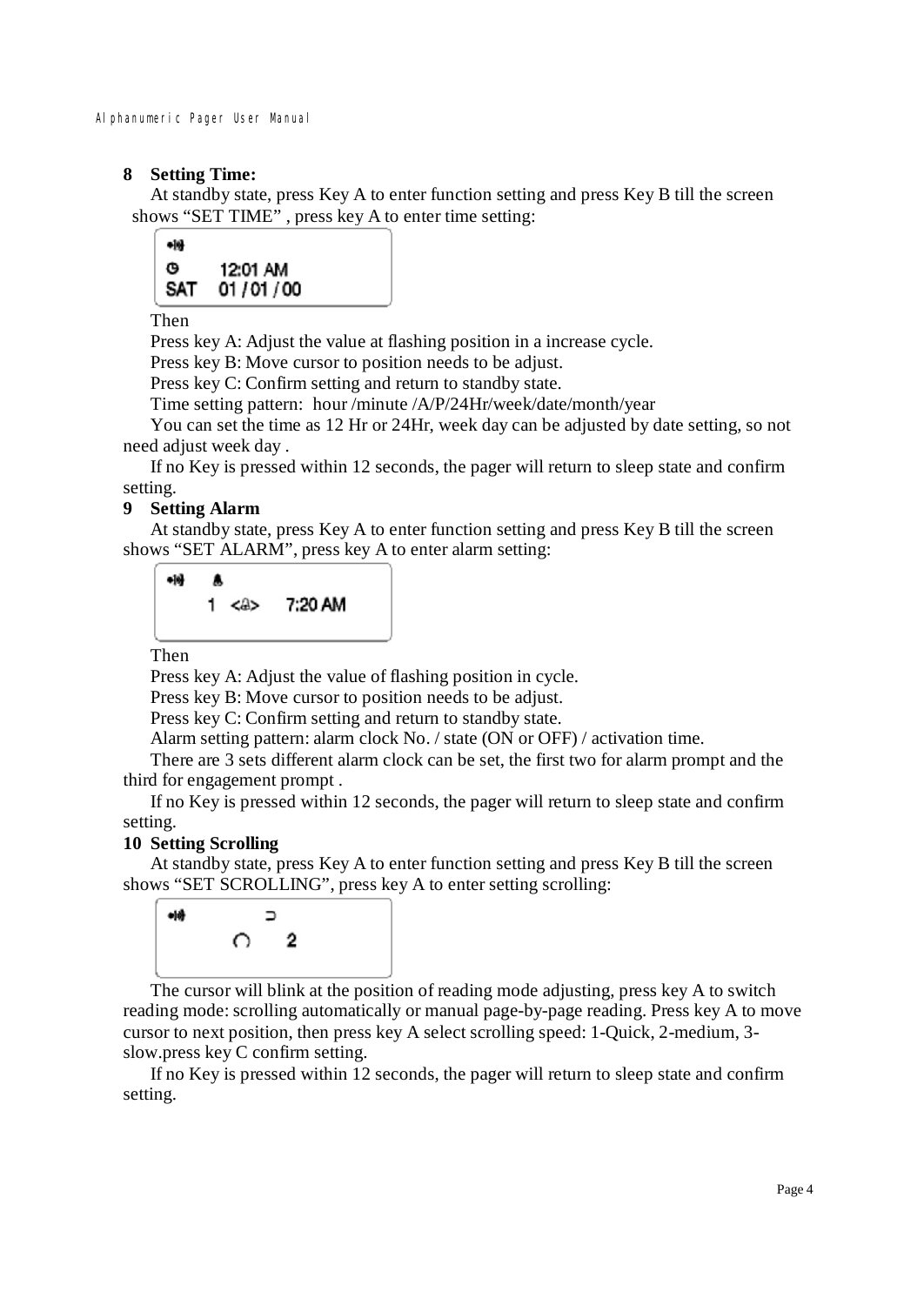# **11 Setting Contrast**

At standby state, press Key A to enter function setting and press Key B till the screen shows "SET CONTRAST" , press key A to enter setting contrast:



Then press key A you can increase the value of contrast and press key C you can decrease it, you will see the screen contrast getting some change at the same time. The contract degree is from 01 – 08 (the contrast density is from weak to high). Press key B to confirm selection and return to standby state.

If no Key is pressed within 12 seconds, the pager will return to sleep state and confirm setting.

# **Receive And Store Messages**

When the pager receives a new message, the message will be automatically stored in memory. The pager will alert user and the new message will blink on screen.



The message contains 4 types: personal message, broadcast messages and group message, each type uses different memory location (mailbox).

The pager can store a maximum of 16 messages in personal mailbox, each message contains 200 characters at most; the pager stores a maximum of 12 broadcast messages and 8 group messages, each message contains 1400 characters at most. The group message will be stored at personal mailbox.

The pager will display the content of received message and time stamp.

When the memory is full, the old messages will be replaced with the new messages based on first in first out regulation (Except locked and unread messages).

When a duplicate message has been received, the time stamp will be updated.

# **13 Check Messages**

At the standby state, press key B to select message, press key C to read message which the cursor is located currently, continue to press key C to read next page. Or, if the scrolling reading mode was set, press key C once, the message will scroll automatically from right to left on the screen.

If no Key is pressed within 12 seconds, the pager will return to sleep state.

#### **14 Protect And Erase Message**

#### **Protect message:**

When you are reading a message, press key A, the screen will shows as below:



Then Press key A: Confirm protect current message (with symbol) Press key B: Show next function.

Press key C: Return to reading state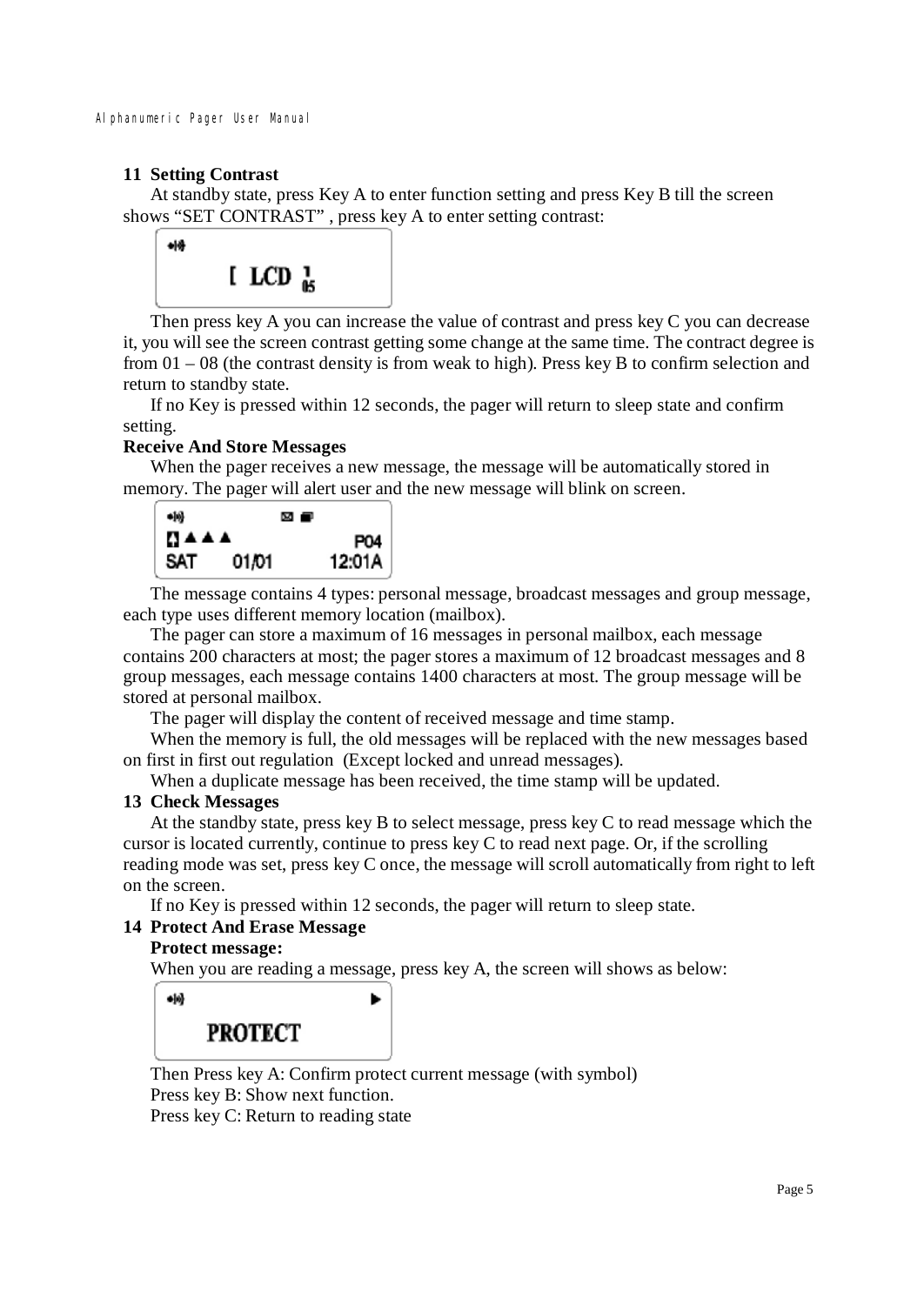#### **Erase single item of message**:

When you are reading a message, press key A and then press key B, the screen will show as below:



Then

Press key A: Confirm erase current message

Press key B: Show next function.

Press key C: Return to reading state

When the message is being erasing, you will hear a short beep.

If no Key is pressed within 12 seconds, the pager will return to sleep state and cancel operation.

When message has been received, message erasing and protecting function will appear at function setting menu too. You can do the setting at the message, which the cursor is located currently.

#### **Erase all messages:**  When the menu appear " ERASE ALL",

 $-10$ **ERASE ALL** 

Then Press key A to confirm to erase all messages. But message that unread and protected cannot be erase.

# **Unprotect Message**

When reading protected messages, press key A, UNPROTECT will be displayed. Press key A again to unprotect the message, and you will see the protect icon will disappear.

At the standby state, move cursor to select the message you want to setting, enter function setting menu, the menu will appears the corresponding option as above.

#### **15 Return**

The final option at the menu is "RETURN", press key A will return to standby state.

# **16 Tel Directory**

The pager contains a Tel. Directory function, it has 24 items of storage (name: 12 characters; 12 numerals for Tel. No., pager No., Fax No., Mobile No. Respectively)

The information stored in the memory of pager contains 3 types: personal message, broadcast message and Tel. Data, express as P, M, T respectively. At standby state, press key B to move cursor to the right of screen till the symbol blinks, then press key C to switch in them, press key B to enter content area.

At standby state, move cursor to the position of the symbol of information type, press key C till the screen shows T as below:



The pager is at the Tel. Mode now.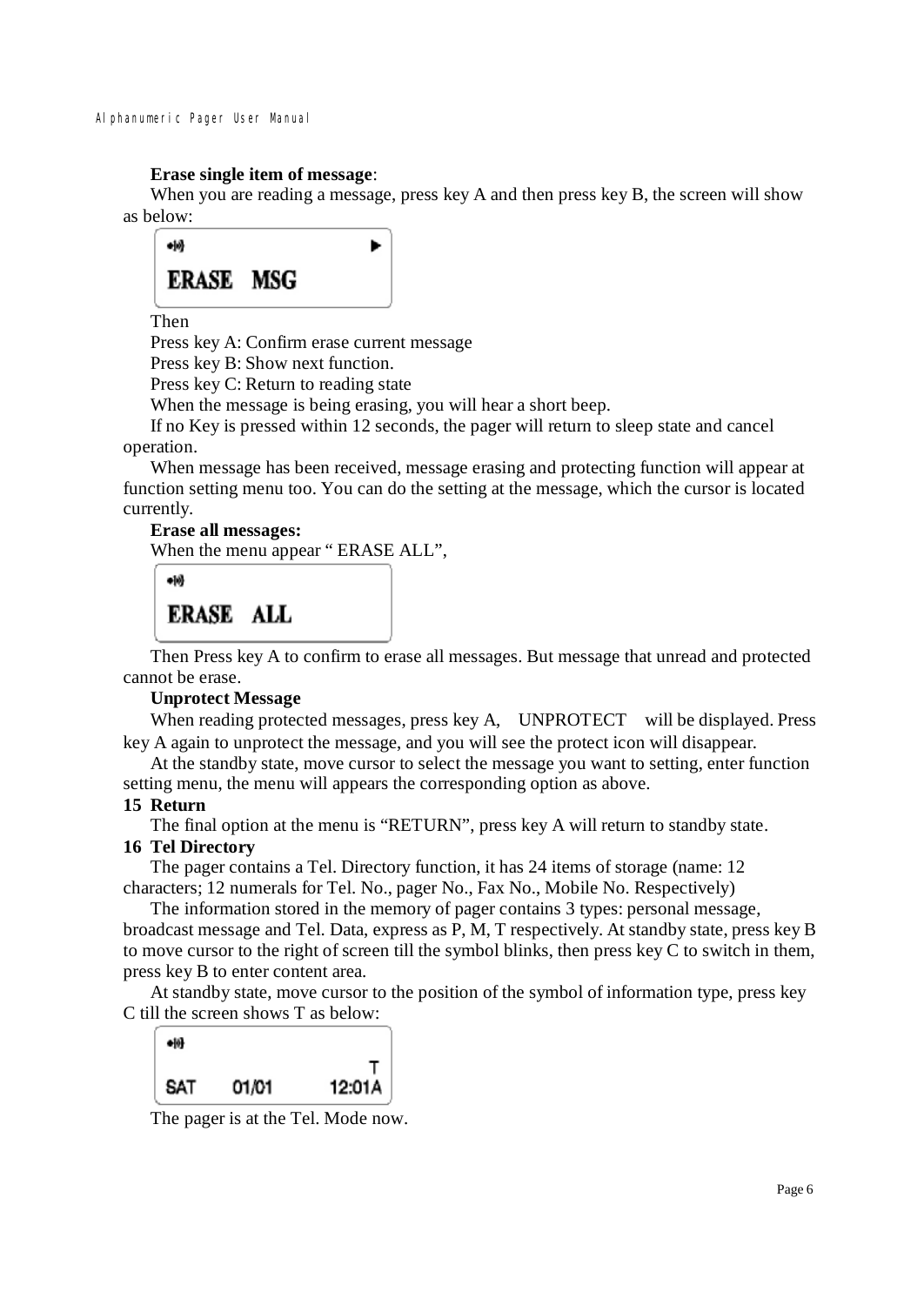# **Add new information:**

Press key B, the Tel. symbol will blink, the screen shows as below:

T

Т

 $\bullet$ **≙EMPTY** 

Press key A, the screen shows as below:

```
-19┛êД⇔
```
The symbols express ADD, EDIT, DELETE and RETURN operation respectively. Then: Press key A: Confirm one of the operations as above.

Press key B: Select one of the operations as above.

Select Add operation and confirm:



 AT the first line you can input the name, at the second line you can input the number of Tel., Fax, Pgr., Pcs.

 Press key A, C to input character or numeral, press key B to move cursor. When the cursor is at position of TEL on the screen and blinking, press key C can switch to one of the items of Tel., Fax, Pgr., Pcs.

When you input completely, move cursor to the position of arrow, press key A to return standby state and confirm the input.

#### **Read Tel. directory**

 When the pager is at the Tel. Mode, press key B to select item of Tel. information, press key C to read Tel. information which the cursor is located currently:



Continue to press key C to read Fax. No., and then Pgr. No., then Pcs. No.

```
\bullet@ 01:DAVID
FAX:075527649826→
```
# **Edit Tel. directory**

When the pager is at the Tel. Mode, press key B to select item of Tel. information, Press key A, the screen shows as below: